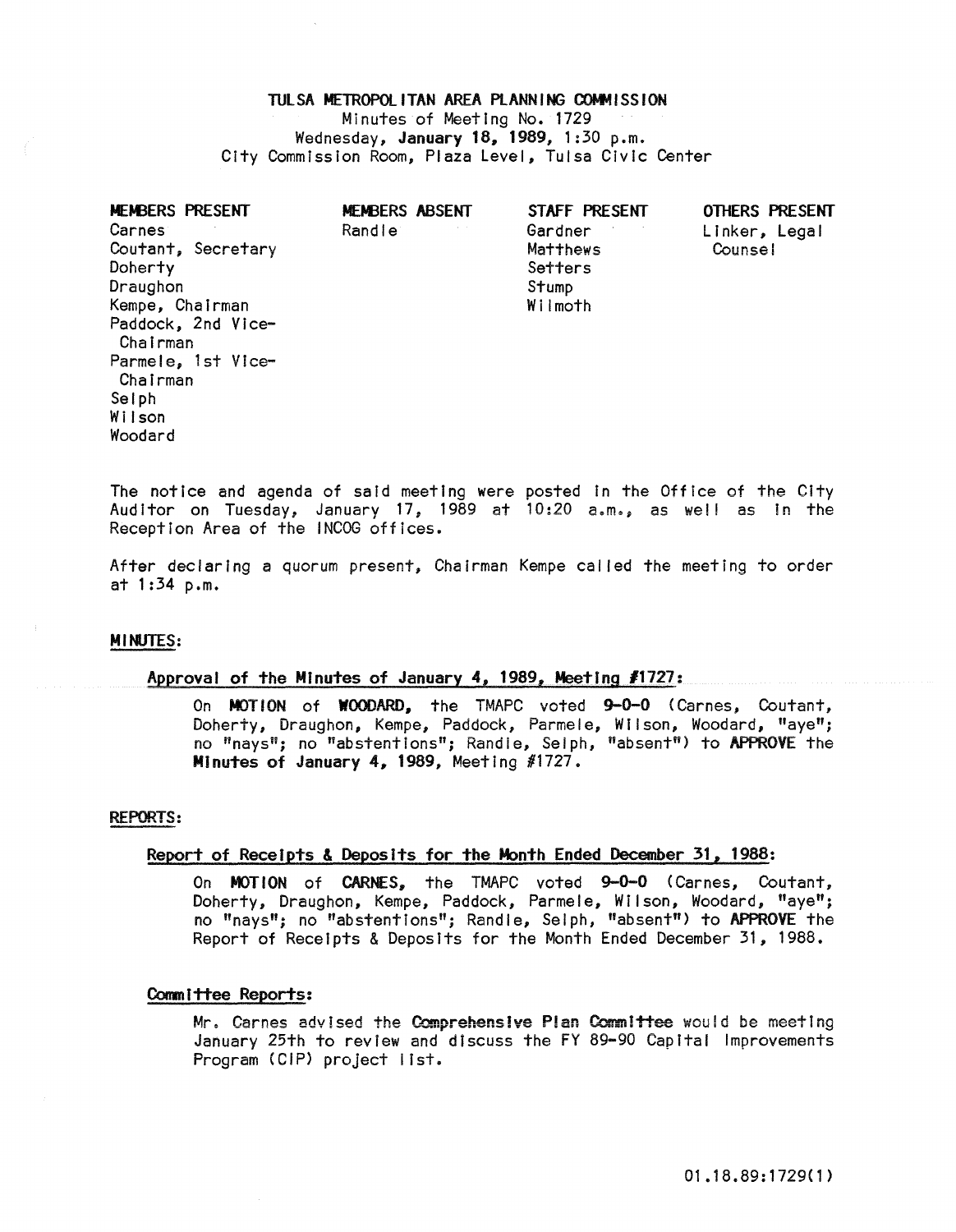Mr. Paddock reviewed the Rules & Regulations Committee recommendations on the fol lowing:

a) Amendment to the TMAPC General Policies as relates to "Major Amendments to a PUD or Corridor (CO) Site Plan", speclftcally In regard to home occupations and minor building setback variances. He commented the Intent was to make the TMAPC requirements similar to the notice requirements of the Board of Adjustment. Mr. Paddock pointed out the addition of the word "principal" In regard to changes In uses In the original PUD/CO.

# TMAPC ACTION: 10 members present

On MOTION of PADDOCK, the TMAPC voted 10-0-0 (Carnes, Coutant, Doherty, Draughon, Kempe, Paddock, Parmele, Selph, Wilson, Woodard, "aye"; no "nays"; no "abstentions"; Randle, "absent") to APPROVE the fol lowing amendments to the TMAPC General Policies, as recommended by the Rules & Regulations Committee:

"MAJOR AMENDMENT TO A PUD AND CORRIDOR (CO) SITE PLAN" Amend Item 2) Changes In the principal uses permitted In the original PUD/CO.

- Add: Home occupations and building setback variances 20% or less from yards which do not abut a public street are considered minor amendments. However, home occupations require publication and written notice to property owners within 300 feet, and minor setback variances require only notice to the abutting property owners.
- b) Amendment to the TMAPC Rules of Procedure, specifically Section<br>F.3 of General Procedures, in regard to requests for F.3 of General Procedures, in regard to requests for the Committee's<br>Example: Mr. Paddock reviewed the Committee's continuance. recommendation for additional wording stipulating that, "If Monday is a designated hoi Iday, a timely request must be received by 12:00 noon of the first working day following the<br>holiday." Discussion followed with some Commissioners Discussion followed with some Commissioners suggesting the Friday preceding the hoi iday as the appropriate date, as 24 hours notice on a Tuesday mIght not be adequate.

# TMAPC ACTION: 10 members present

On MOTION of PADDOCK, the TMAPC voted 1-3-0 (Carnes, Coutant, Draughon, Kempe, Paddock, Wilson, Woodard, "aye"; Doherty, Parmele, Selph, "nay"; no "abstentions"; Randle, "absent") to APPROVE the Amendment to the TMAPC Rules of Procedure, Section F.3, as recommended by Rules & Recommendation Committee to add the following wording: "If Monday Is a designated holiday, a timely request must be received by 12:00 noon of the first working day fol lowing the hoi Iday."

#### \* \* \* \* \* \* \*

Mr. Parmele requested a Budget & Work Program Committee meeting be scheduled with the INCOG Staff for early February.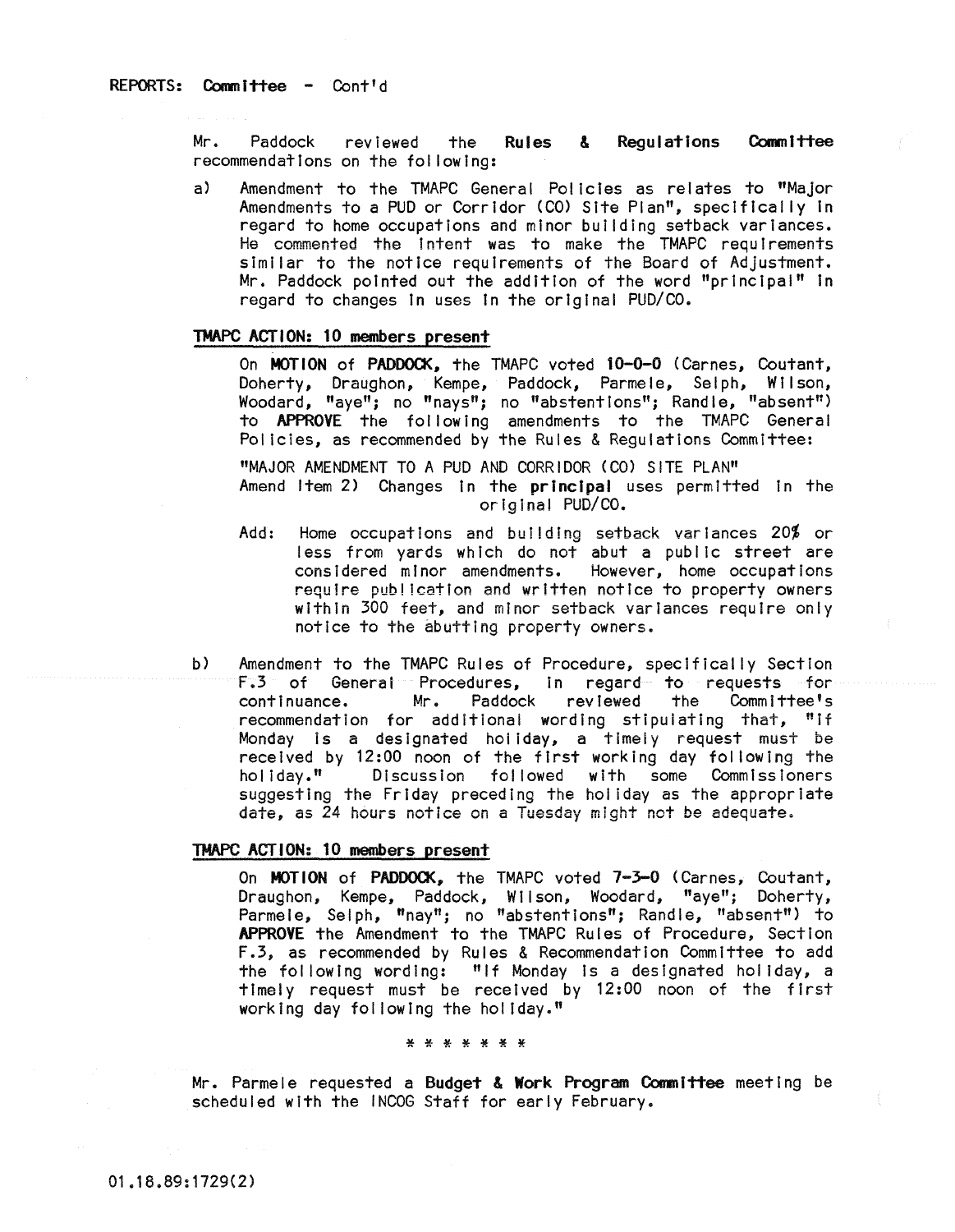# REPORTS - Cont'd

# Director's Report:

Mr. Doherty initiated discussions regarding House Bill 1828 which prohibited the granting of principal use variances by city Boards of Adjustment, Including the City of Tulsa. He suggested a review of this document In order to encourage the State Legislature to adopt a similar law to prohibit such action by the Tuisa County Board of<br>Adjustment. After discussion among Staff. Legal and Commission After discussion among Staff, Legal and Commission members, Chairman Kempe advised the consensus of the TMAPC was to have Staff forward a letter to Representative Russ Roach requesting the Oklahoma Statutes be amended to make the powers of the Tulsa County Board of Adjustment consistent with those of the City of Tulsa Board of Adjustment in regard to principal use variances.

# RESOlUTIONS:

Resolution No. 1125:611

Amending the District 1 Plan Map and Text, for the Central Business District and surrounding downtown area.

Resolution No. 1727:618

Amending the District 18 Plan Map and Text as relates to general update or housekeeping-type amendments.

#### TMAPC ACTION: 10 members present

On MOTION of PARMELE, the TMAPC voted 10-0-0 (Carnes, Coutant, Doherty, Draughon, Kempe, Paddock~ Parmele; Selph, Wilson, Woodard, "aye"; no "nays"; no "abstentions"; Randle, "absent") to APPROVE Resolution No. 1125:677 for District 1, and Resolution No. 1727:678 for District 18, as outlined above respectively, and on file at the INCOG offices.

# SUBDIVISIONS:

FINAL PLAT APPROVAL & RELEASE:

Little light House (PUD 410)(2293) East of 36th Street & South Yale (RM-l, RD)

Staff requested this item be stricken. Hearing no objection from the Commission, Chairman Kempe directed this be stricken from the agenda.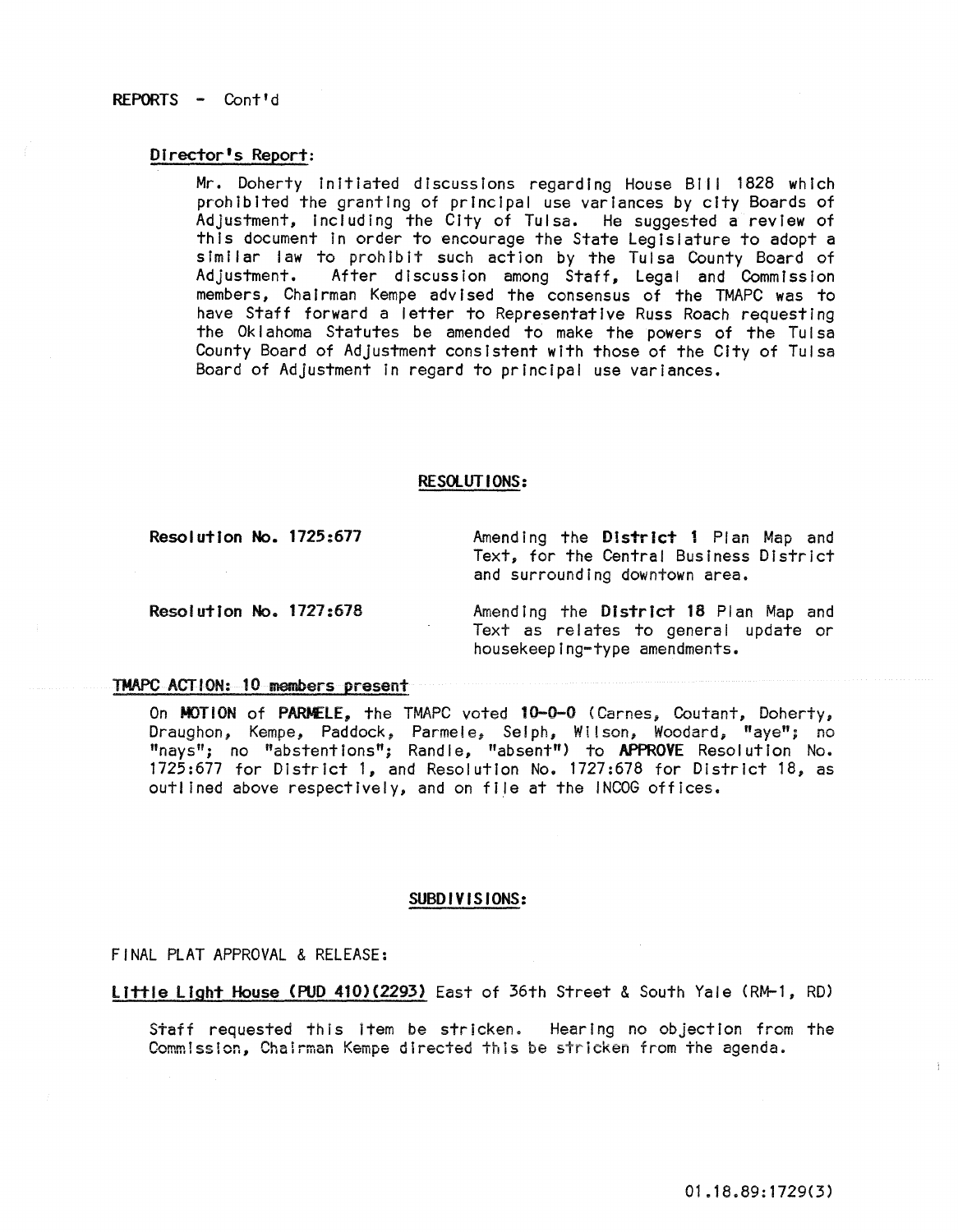EXTENSION OF APPROVAL: (Both plat, 5th extension)

**Quail Ridge 11 (PUD 221-B)(2894)** 44th Street & So 135th E Ave (RM1, RD, RS3)

8800 Quebec Ext. (1683) East 87th Street & South Pittsburg Avenue (RS-3)

This is the fifth request on both of the above referenced plats for an extension of time to file the final plat. Both plats are essentially in the final stages, and layouts, graphics, etc. are already complete. Both plats are single-family residential and had no protests or problems when originally approved by the TMAPC. Staff sees no reason for these plats to lose their approval due to the slow economy. When the market redevelops, then these piats can be completed and the land readied for construction with a minimum of delay. Therefore, Staff recommends the approval be extended for one year In accordance with the provisions of the Subdivision Regulations.

# TMAPC ACTION: 10 members present

On MOTION of CARNES, the TMAPC voted 10-0-0 (Carnes, Coutant, Doherty, Draughon, Kempe, Paddock, Parmele, Selph, Wilson, Woodard, "aye"; no "nays"; no "abstentions"; Randle, "absent") to APPROVE a One Year Extension of Approval for Quail Ridge II and 8800 Quebec Ext., as recommended by Staff.

REQUEST FOR WAIVER (Section 260):

BOA-14997 Michael Jane Addition (2492) 109 East 38th Place (RS-3)

This Is a request to waive piat on Lot 11, Block 1 at the above location approved for day care center by the BOA In an existing dwelling. Since this is already platted, Improvements are In, and the building already exists, Staff sees nothing to be gained by replattlng. It Is recommended the request be approved as submitted.

# TMAPC ACTION: 10 members present

On MOTION of CARNES, the TMAPC voted 10-0-0 (Carnes, Coutant, Doherty, Draughon, Kempe, Paddock, Parmele, Selph, Wilson, Woodard, "aye"; no "nays"; no "abstentions"; Randle, "absent") to APPROVE the Waiver Request for BOA 14997 Michael Jane Addition, as recommended by Staff.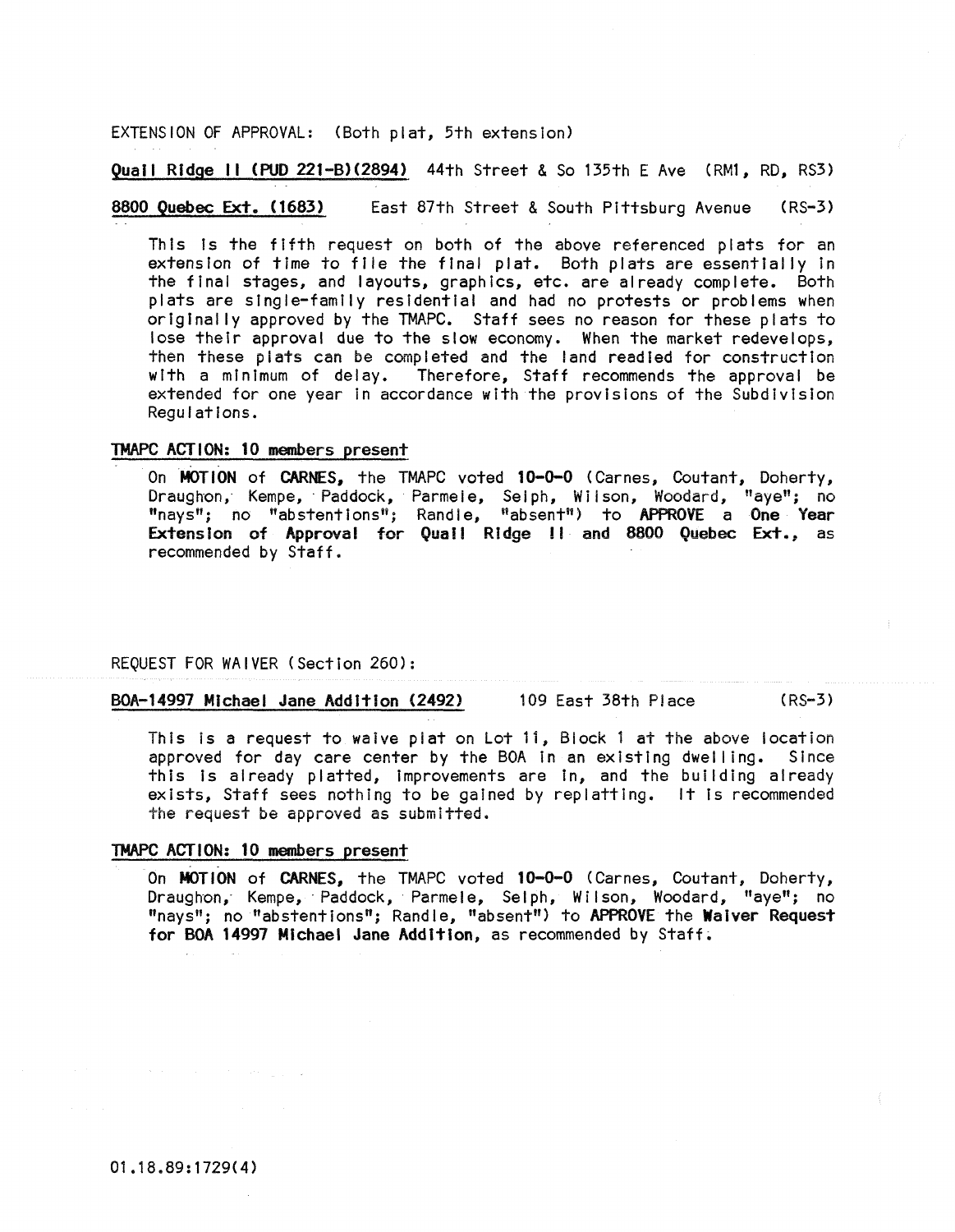# LOT SPLITS FOR WAIVER:

# L-17131 C & C Properties (2393) 6500 Block of East Skelly Drive ( IU

This Is a request to divide an unplatted tract containing four buildings Into four separate lots as per plot plan submitted. Since this property fronts the service road for Skelly Drive (1-44), only one of the tracts will meet the 150' minimum frontage required. Two tracts will have 10' "handles" and one will have 118.85' of frontage. A mutual access easement Is provided across al I the lots and each has parking on site. However, it appears that Tracts C & D will not have access to water and sewer. We also note, that the buiidlng on Tract 8 encroaches Into the sewer easement by 4.4'. The following conditions shall apply:

- 1. Board of Adjustment approval required for frontages as submitted.
- 2. Extension of water and sewer mains as applicable to serve all lots.
- 3. Extension of other utilities and/or easements as recommended by TAC, Including gas and telephone.
- 4. Satisfy Water and Sewer Department as to remedies for the encroachment Into their easement.
- 5. Satisfy Department of Stormwater Management for any drainage plans required for new construction and/or paving and/or drainage.

The applicant was represented by Bud Walts.

The TAC and Staff explained the conditions, and even suggested that Tracts A & C could be combIned and Tract 0 & B combined to solve the water and sewer access problem. Gas and te!ephone also had a problem with the spl It as submitted. Water and Sewer Department advised that a "Notice of<br>Encroachment" will be filed on the building over the easement. Should Encroachment" will be filed on the building over the easement. applicant wish to redesign the split, TAC will work with him. All of the above conditions will apply to the request as submitted. No deeds can be released until all conditions are satisfied.

The TAC voted unanimously to recommend approval of L-17131, subject to the conditions outlined by Staff and TAC.

# TMAPC ACTION: 10 members present

On MOTION of PARMELE, the TMAPC voted 10-0-0 (Carnes, Coutant, Doherty, Draughon, Kempe, Paddock, Parmele, Selph, Wilson, Woodard, "aye"; no "nays"; no "abstentions"; Randle, "absent") to APPROVE L-17133 C & C Properties, subject to the conditions as recommended by the TAC and Staff.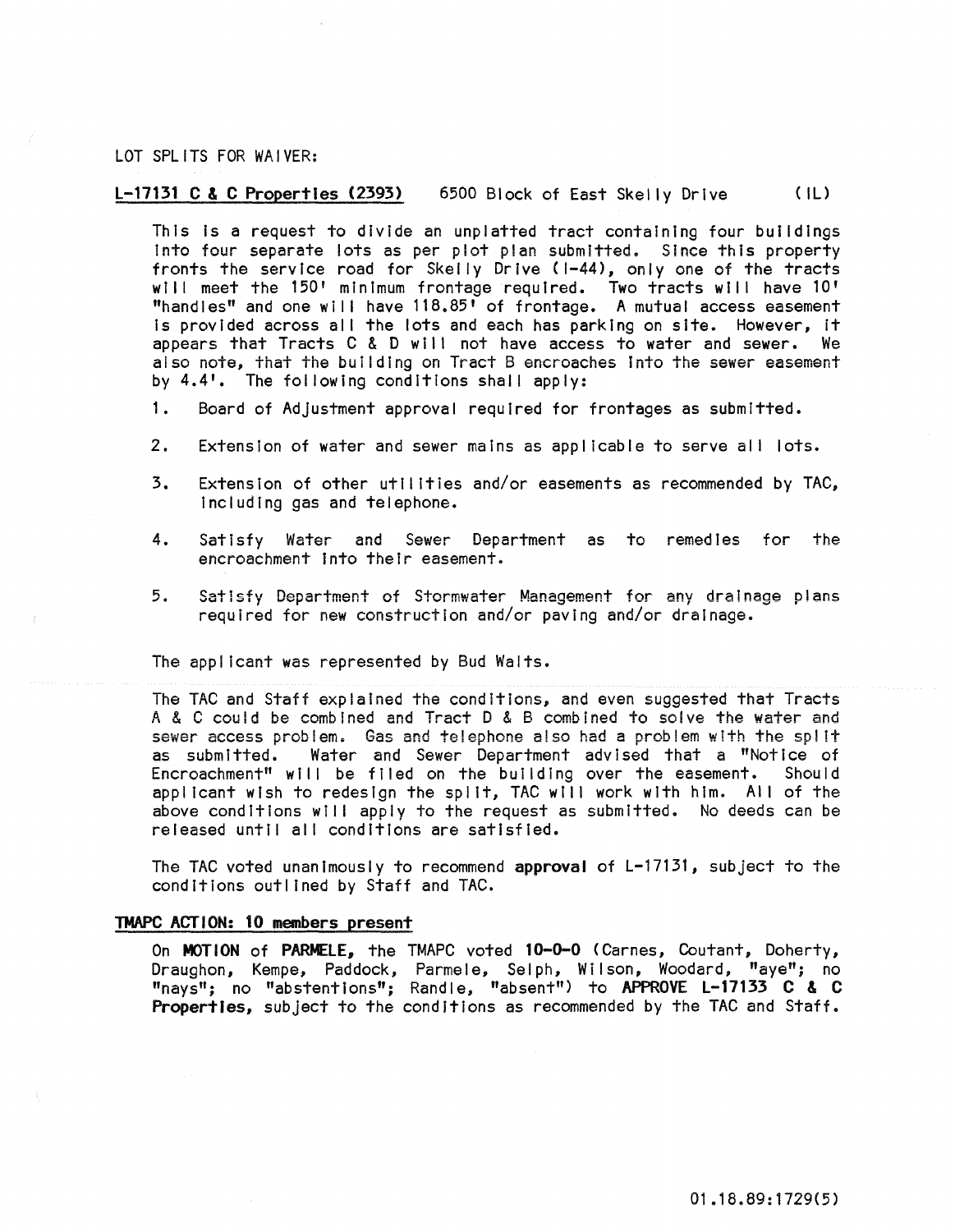#### L-17133 B. D. Jones (3392) NE/c of S. 49th W. Ave. & W. 60th St. S.  $(1)$

This lot split is a request to create a separate lot for Shoney's Restaurant, which is the south 125' of Lots 9 & 10, Block 3, Bozarth Acres. A Texaco Station and truck stop is located on the remainder of Lots 9 & 10 as well as Lots 11 & 12. Since South 49th West Avenue is an arterial street, the minimum frontage is 150' feet, so this request will require Board of Adjustment approval. A previous Board Case #719 allowed the restaurant in an IL District and granted a variance of the setback from 60th Street to 15'. It would first appear that a waiver of the Major Street Plan requirement of 50' of right-of-way from centerline would be required. However, Staff research indicates that a total of 130' of right-of-way already exists, acquired in the improvement of 1-44 and South 49th West Avenue interchange. Therefore, the actual centerline of the right-of-way is 65' and the actual location of Shoney's Restaurant is<br>exactly 100' from the centerline of the right-of-way, not the section It is the opinion of the Staff that the Major Street Plan  $line.$ requirements have already been met. The only variance then would be for the lot frontage. The applicant has provided enough parking on the lot to meet the zoning requirements, plus overflow into the truck stop Texaco property as well as mutual access easements. Since all facilities are existing including curb cuts and utilities, the Staff recommends approval, subject to the following:

- 1. County Board of Adjustment approval of the 125' lot frontage on South 49th West Avenue.
- $2.$ The remainder of Lots 9 & 10 to be tied to Lot 11 (and/or 12) as part of the Texaco facility.

The applicant was not represented.

The Water and Sewer Department noted a sewer extension might be needed. However, if the remainder of Lots 9 & 10 were tied to both Lots 11 & 12, this may take care of that condition.

The TAC voted unanimously to recommend approval of L-17133 subject to the conditions outlined by Staff and TAC.

#### TMAPC ACTION: 10 members present

On MOTION of CARNES, the TMAPC voted 9-0-1 (Carnes, Doherty, Draughon, Kempe, Paddock, Parmele, Selph, Wilson, Woodard, "aye"; no "nays"; Coutant, "abstaining"; Randle, "absent") to APPROVE L-17133 B.D. Jones, subject to the conditions as recommended by the TAC and Staff.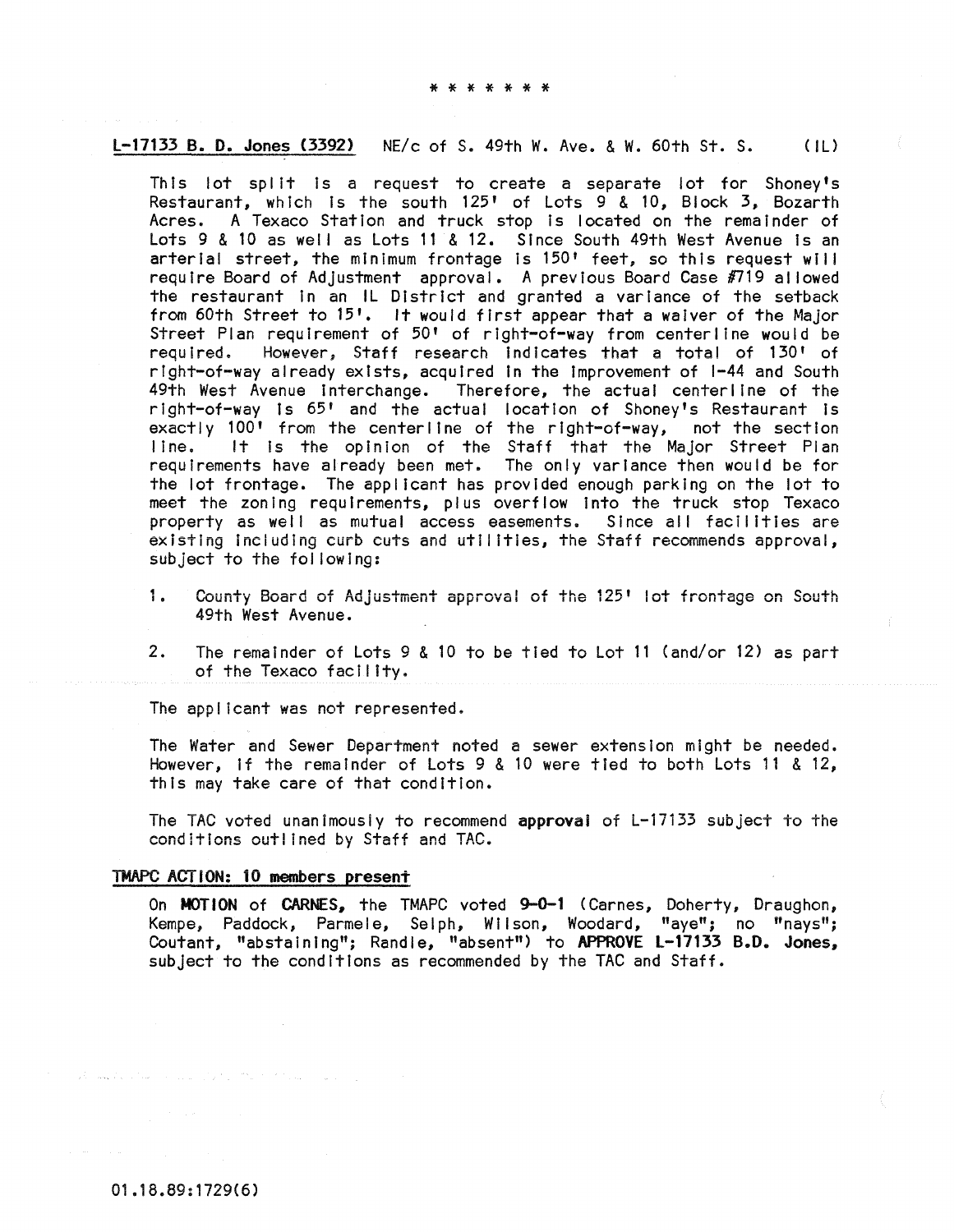# L-17134 Burd (1213) 8718 East 116th Street North (AG)

This Is a request to spilt approximately 1.5 acres from a ten acre tract at the above location. The area is mostly rural and the tract being split out contains an existing single-family home. Although the tract to be created Is 200' wide, with a 30' access handle, It is only 1.5 acres in size, which does not meet the minimum two acres of the AG District. The total frontage of the ten acre tract is 184.19' so the remainder will have approximately 154.19' of frontage. The average width of the remainder would probably be over 200' since the rear of the tract Is 496.2'. (This is only mentioned for the record. The only lot within the lot split JurisdictIon wili be the 1.5 acre tract, and the remainder will be about 8.5 acres.) Staff has no objection to the request, subject to the applicant meeting the fol lowing conditions:

- 1. County Board of Adjustment approval of the lot size and width as submitted, Case #866.
- 2. Dedication of right-of-way on East 116th Street North in accordance with Major Street Plan which would be 60' from centerline.
- 3. Provide 17.5' utility easement parallel to the right-of-way dedication for future utility relocations.
- 4. Provide 11' utility easement paral lei to west property line.
- 5. Health Department approval of septic system.
- NOTES: This is inside Owasso Fence Line and has been referred to them for their review and/or recommendation.

Staff can find no record of any lot sp! Its for the 2.4 acre and 2.49 acre tracts to the east of this appl icatlon.

The applicant was not represent.

The TAC voted unanimously to recommend approval of L-17134, subject to the conditions outlined by Staff and TAC.

#### Comments & Discussion:

Mr. Wilmoth advised that he has discussed this with the Owasso planning staff, and they had no problem with this proposal.

# TMAPC ACTION: 10 members present

On MOTION of PARMELE, the TMAPC voted 10-0-0 (Carnes, Coutant, Doherty, Draughon, Kempe, Paddock, Parmele, Selph, Wilson, Woodard. "aye"; no "nays"; no "abstentions"; Randle, "absent") to APPROVE L-17134 Burd, subject to the conditions as recommended by the TAC and Staff.